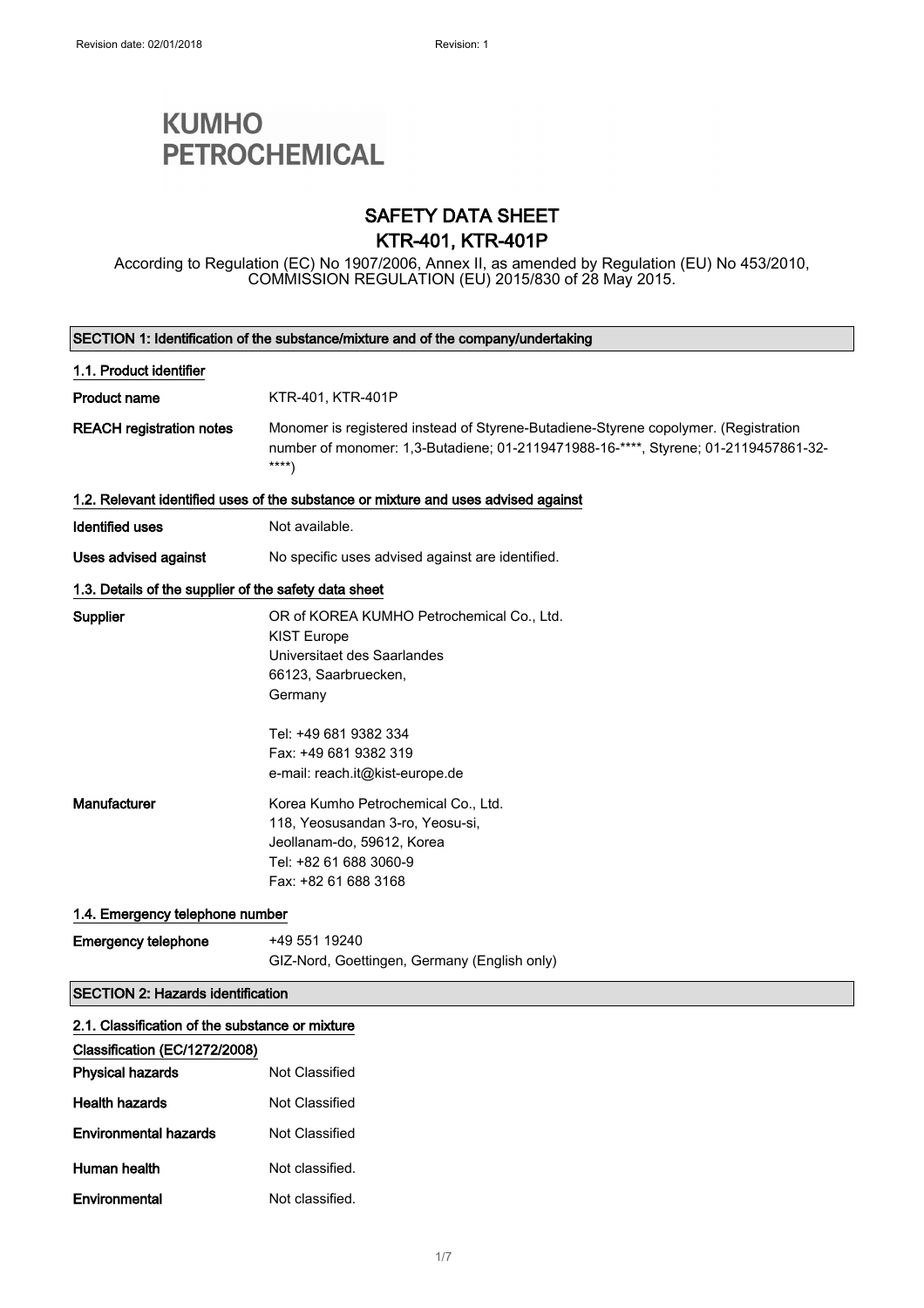| Physicochemical                                            | Not classified.                                                                                                                                                                                                                                                 |
|------------------------------------------------------------|-----------------------------------------------------------------------------------------------------------------------------------------------------------------------------------------------------------------------------------------------------------------|
| 2.2. Label elements                                        |                                                                                                                                                                                                                                                                 |
| <b>Hazard statements</b>                                   | <b>NC Not Classified</b>                                                                                                                                                                                                                                        |
| 2.3. Other hazards                                         |                                                                                                                                                                                                                                                                 |
| SECTION 3: Composition/information on ingredients          |                                                                                                                                                                                                                                                                 |
| 3.2. Mixtures                                              |                                                                                                                                                                                                                                                                 |
| <b>Styrene-Butadiene Copolymer</b>                         | 98-99 %                                                                                                                                                                                                                                                         |
| CAS number: 9003-55-8                                      |                                                                                                                                                                                                                                                                 |
| Classification<br>Not Classified                           |                                                                                                                                                                                                                                                                 |
| <b>Additives</b>                                           | $1 - 2%$                                                                                                                                                                                                                                                        |
| CAS number: Proprietary                                    | EC number: Proprietary                                                                                                                                                                                                                                          |
| Classification<br>Not Classified                           |                                                                                                                                                                                                                                                                 |
|                                                            | The full text for all hazard statements is displayed in Section 16.                                                                                                                                                                                             |
| <b>SECTION 4: First aid measures</b>                       |                                                                                                                                                                                                                                                                 |
| 4.1. Description of first aid measures                     |                                                                                                                                                                                                                                                                 |
| <b>General information</b>                                 | Get medical attention.                                                                                                                                                                                                                                          |
| Inhalation                                                 | Move affected person to fresh air and keep warm and at rest in a position comfortable for<br>breathing. When breathing is difficult, properly trained personnel may assist affected person<br>by administering oxygen. Rinse nose, mouth and throat with water. |
| Ingestion                                                  | Rinse mouth. Do not induce vomiting unless under the direction of a qualified medical<br>professional or poison control center.                                                                                                                                 |
| <b>Skin contact</b>                                        | Remove contaminated clothing and rinse skin thoroughly with water. Wash contaminated<br>clothing before reuse.                                                                                                                                                  |
| Eye contact                                                | Do not rub eye. Remove any contact lenses and open eyelids wide apart. Continue to rinse<br>for at least 15 minutes. Continue to rinse for at least 15 minutes.                                                                                                 |
|                                                            | 4.2. Most important symptoms and effects, both acute and delayed                                                                                                                                                                                                |
| <b>General information</b>                                 | Steam of the product may cause eye and respiratory irritation.                                                                                                                                                                                                  |
|                                                            | 4.3. Indication of any immediate medical attention and special treatment needed                                                                                                                                                                                 |
| Notes for the doctor                                       | Treatment may vary with condition of victim and specifics of incident.                                                                                                                                                                                          |
| <b>SECTION 5: Firefighting measures</b>                    |                                                                                                                                                                                                                                                                 |
| 5.1. Extinguishing media                                   |                                                                                                                                                                                                                                                                 |
| Suitable extinguishing media                               | Water. Foam. Carbon dioxide (CO2). Dry chemicals.                                                                                                                                                                                                               |
| Unsuitable extinguishing<br>media                          | Do not use water jet as an extinguisher, as this will spread the fire.                                                                                                                                                                                          |
| 5.2. Special hazards arising from the substance or mixture |                                                                                                                                                                                                                                                                 |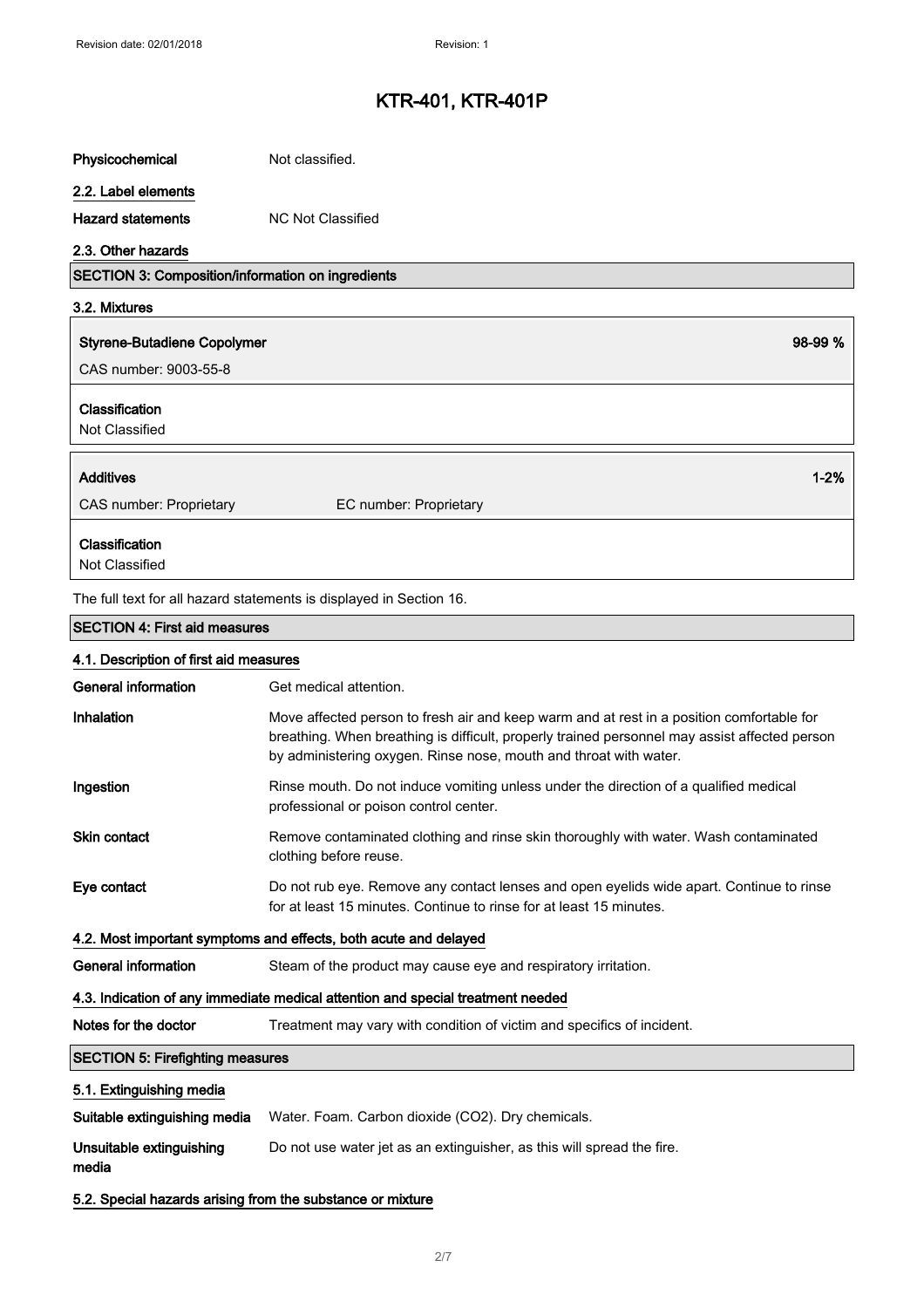| Specific hazards                                          | Dust may form explosive mixture with air. May explode when heated or when exposed to<br>flames or sparks.                                                                                                                                                                                                                                                                                                                                                                             |
|-----------------------------------------------------------|---------------------------------------------------------------------------------------------------------------------------------------------------------------------------------------------------------------------------------------------------------------------------------------------------------------------------------------------------------------------------------------------------------------------------------------------------------------------------------------|
| <b>Hazardous combustion</b><br>products                   | Oxides of carbon. Thermal decomposition or combustion may liberate carbon oxides and<br>other toxic gases or vapours.                                                                                                                                                                                                                                                                                                                                                                 |
| 5.3. Advice for firefighters                              |                                                                                                                                                                                                                                                                                                                                                                                                                                                                                       |
| Protective actions during<br>firefighting                 | Keep up-wind to avoid fumes. Move containers from fire area if it can be done without risk.<br>Cool containers exposed to flames with water until well after the fire is out. Fight advanced or<br>massive fires from safe distance or protected location. Withdraw immediately in case of rising<br>sound from venting safety device or any discoloration of tanks due to fire. Avoid inhalation of<br>materials or combustion by-products. Contain and collect extinguishing water. |
| <b>SECTION 6: Accidental release measures</b>             |                                                                                                                                                                                                                                                                                                                                                                                                                                                                                       |
|                                                           | 6.1. Personal precautions, protective equipment and emergency procedures                                                                                                                                                                                                                                                                                                                                                                                                              |
| <b>Personal precautions</b>                               | Wear protective clothing as described in Section 8 of this safety data sheet. Avoid heat,<br>flames and other sources of ignition. Keep upwind. Do not handle broken packages without<br>protective equipment. Use vapour suppression foam to reduce vapour. Stop leak if possible<br>without risk. Avoid contact with skin and eyes.                                                                                                                                                 |
| 6.2. Environmental precautions                            |                                                                                                                                                                                                                                                                                                                                                                                                                                                                                       |
| <b>Environmental precautions</b>                          | Prevent run-off from entering ground, storm sewers and ditches which lead to natural<br>waterways. If large spills, call emergency services to get advice.                                                                                                                                                                                                                                                                                                                            |
| 6.3. Methods and material for containment and cleaning up |                                                                                                                                                                                                                                                                                                                                                                                                                                                                                       |
| Methods for cleaning up                                   | Avoid lowland and keep upwind. Collect spilled material in appropriate container for disposal.<br>Dispose of contents/containers in accordance with local/regional/national/international<br>regulations. Collect spillage with a shovel and broom, or similar and reuse, if possible.                                                                                                                                                                                                |
| 6.4. Reference to other sections                          |                                                                                                                                                                                                                                                                                                                                                                                                                                                                                       |
| Reference to other sections                               | For personal protection, see Section 8. For waste disposal, see section 13.                                                                                                                                                                                                                                                                                                                                                                                                           |
| <b>SECTION 7: Handling and storage</b>                    |                                                                                                                                                                                                                                                                                                                                                                                                                                                                                       |
| 7.1. Precautions for safe handling                        |                                                                                                                                                                                                                                                                                                                                                                                                                                                                                       |
| <b>Usage precautions</b>                                  | Wear protective clothing as described in Section 8 of this safety data sheet. Provide adequate<br>ventilation. Avoid contact with skin and eyes. Avoid heat, flames and other sources of ignition.<br>Avoid generation and spreading of dust. Avoid above 316 °C. Avoid inhalation of dust.<br>Storage tanks and other containers must be earthed. Do not act pressure, cutting, welding,<br>soldering, drilling, grinding, etc.                                                      |
|                                                           | 7.2. Conditions for safe storage, including any incompatibilities                                                                                                                                                                                                                                                                                                                                                                                                                     |
| <b>Storage precautions</b>                                | Store and handle in accordance with all current regulations and standards. Store in tightly-<br>closed, original container in a dry and cool place. Keep container tightly closed. Protect<br>against direct sunlight. Avoid above 49 °C.                                                                                                                                                                                                                                             |
| 7.3. Specific end use(s)                                  |                                                                                                                                                                                                                                                                                                                                                                                                                                                                                       |
| Specific end use(s)                                       | Not available.                                                                                                                                                                                                                                                                                                                                                                                                                                                                        |
| <b>SECTION 8: Exposure Controls/personal protection</b>   |                                                                                                                                                                                                                                                                                                                                                                                                                                                                                       |
| 8.1. Control parameters                                   |                                                                                                                                                                                                                                                                                                                                                                                                                                                                                       |
| Occupational exposure limits<br><b>ACGIH</b>              |                                                                                                                                                                                                                                                                                                                                                                                                                                                                                       |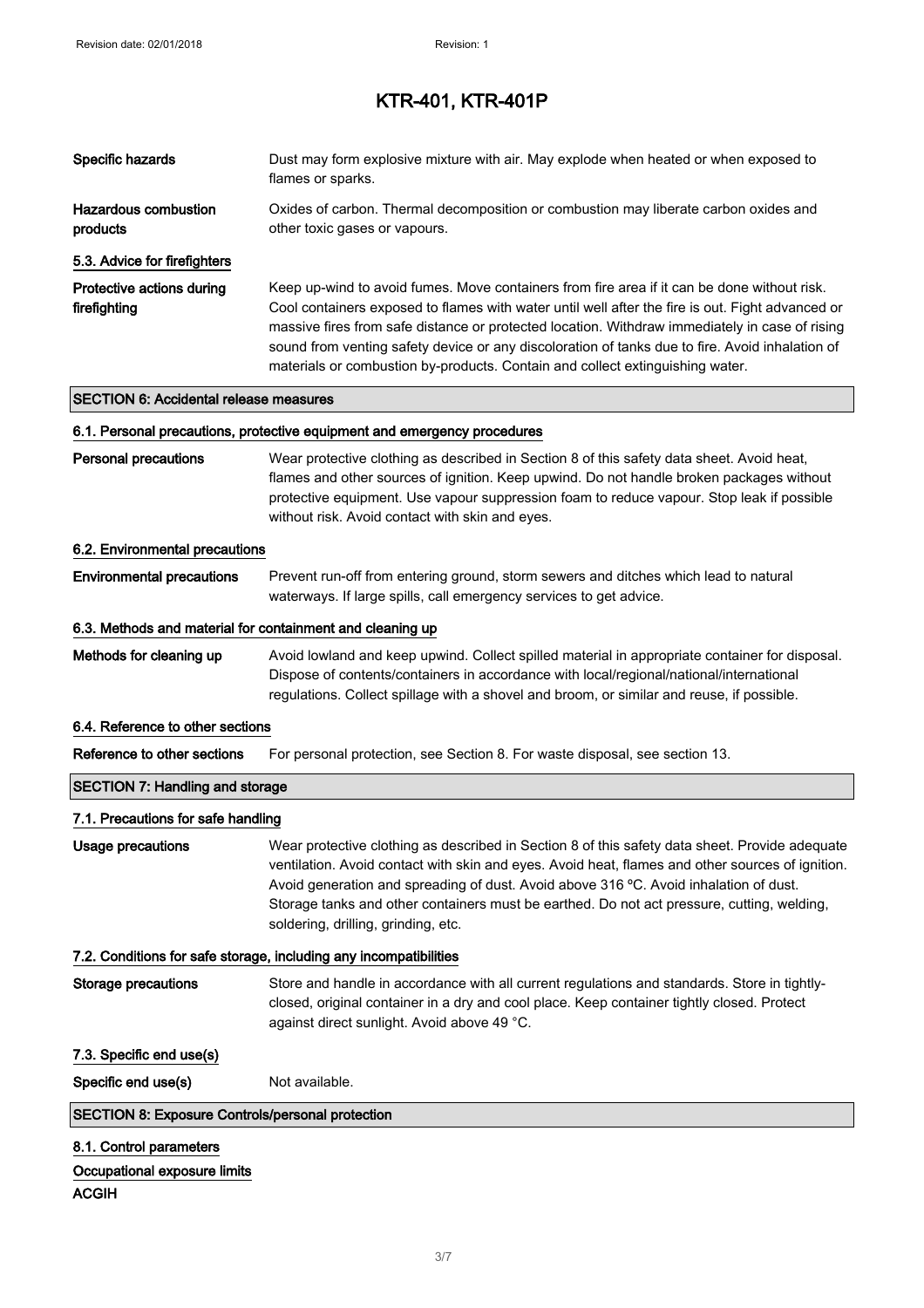Ingredient comments No exposure limits known for ingredient(s).

### 8.2. Exposure controls

Protective equipment





| Appropriate engineering<br>controls | Provide adequate general and local exhaust ventilation.                                                                                                                   |
|-------------------------------------|---------------------------------------------------------------------------------------------------------------------------------------------------------------------------|
| Eye/face protection                 | Wear safety glasses with side-shields conforming to EN166.                                                                                                                |
| Hand protection                     | Wear suitable gloves.                                                                                                                                                     |
| Other skin and body<br>protection   | Wear appropriate chemical registant clothing.                                                                                                                             |
| Hygiene measures                    | Use engineering controls to reduce air contamination to permissible exposure level. Provide<br>eyewash station and safety shower. Wash hands after handling.              |
| <b>Respiratory protection</b>       | Under frequent use or heavy exposure, respiratory protection may be needed. Where<br>protection from nuisance levels of dust are desired, use type P1 (EN 143) dust mask. |

### SECTION 9: Physical and Chemical Properties

| 9.1. Information on basic physical and chemical properties |                      |
|------------------------------------------------------------|----------------------|
| Appearance                                                 | Pellets, Powder.     |
| Colour                                                     | White.               |
| Odour                                                      | Odourless.           |
| pH                                                         | Not available.       |
| <b>Melting point</b>                                       | Not available.       |
| Initial boiling point and range                            | Not available.       |
| Flash point                                                | Not available.       |
| <b>Evaporation rate</b>                                    | Not available.       |
| Vapour pressure                                            | Not available.       |
| Vapour density                                             | Not available.       |
| <b>Relative density</b>                                    | $0.94 \ @ ^{\circ}C$ |
| Solubility(ies)                                            | Insoluble in water.  |
| <b>Partition coefficient</b>                               | Not available.       |
| Auto-ignition temperature                                  | Not available.       |
| <b>Decomposition Temperature</b>                           | Not available.       |
| <b>Viscosity</b>                                           | Not available.       |
| <b>Oxidising properties</b>                                | Not available.       |
| 9.2. Other information                                     |                      |
| Molecular weight                                           | Not available.       |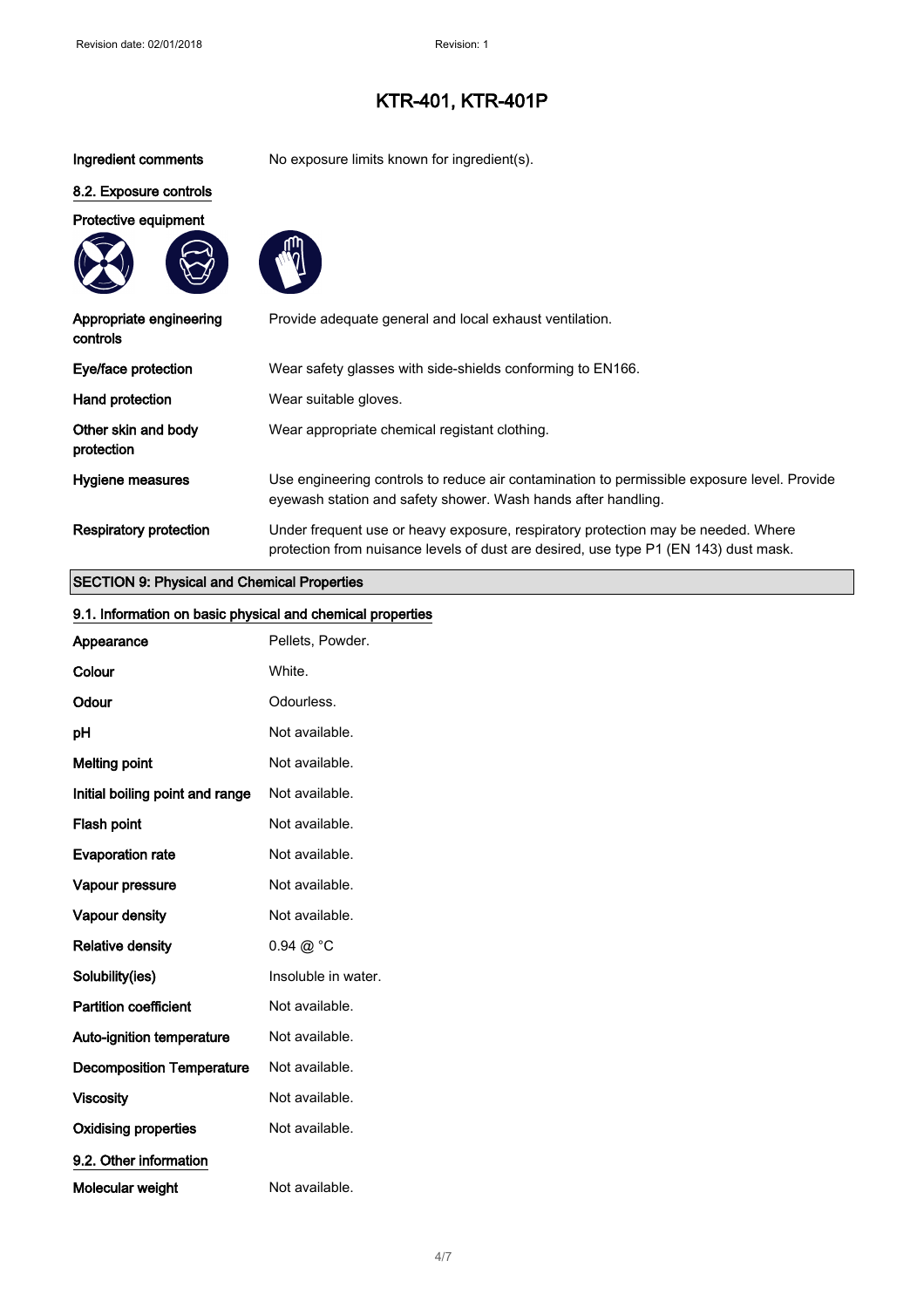| <b>SECTION 10: Stability and reactivity</b>                    |                                                                                                                                                |  |
|----------------------------------------------------------------|------------------------------------------------------------------------------------------------------------------------------------------------|--|
| 10.1. Reactivity                                               |                                                                                                                                                |  |
| Reactivity                                                     | Not available.                                                                                                                                 |  |
| 10.2. Chemical stability                                       |                                                                                                                                                |  |
| <b>Stability</b>                                               | Stable at normal ambient temperatures and when used as recommended. Avoid above 316<br>°C.                                                     |  |
| 10.3. Possibility of hazardous reactions                       |                                                                                                                                                |  |
| Possibility of hazardous<br>reactions                          | Will not occur.                                                                                                                                |  |
| 10.4. Conditions to avoid                                      |                                                                                                                                                |  |
| Conditions to avoid                                            | Avoid heat, flames and other sources of ignition. Avoid contact with incompatible materials.                                                   |  |
| 10.5. Incompatible materials                                   |                                                                                                                                                |  |
| Materials to avoid                                             | Strong oxidising agents. Halogen compounds. Halogens. Caustics. Acids and bases.                                                               |  |
| 10.6. Hazardous decomposition products                         |                                                                                                                                                |  |
| Hazardous decomposition<br>products                            | Hazardous decomposition/Combustion products or by-products: Carbon oxides and Nitrogen<br>oxides. Smoke. Hydrocarbons. Hydrogen cyanide (HCN). |  |
| <b>SECTION 11: Toxicological information</b>                   |                                                                                                                                                |  |
| 11.1. Information on toxicological effects                     |                                                                                                                                                |  |
| Acute toxicity - oral                                          |                                                                                                                                                |  |
| Notes (oral LD <sub>50</sub> )                                 | Not available.                                                                                                                                 |  |
| Acute toxicity - dermal                                        |                                                                                                                                                |  |
| Notes (dermal LD <sub>50</sub> )                               | Not available.                                                                                                                                 |  |
| Acute toxicity - inhalation                                    |                                                                                                                                                |  |
| Notes (inhalation LC <sub>50</sub> )                           | Not available.                                                                                                                                 |  |
| Skin corrosion/irritation                                      |                                                                                                                                                |  |
| Animal data                                                    | Not available.                                                                                                                                 |  |
| Serious eye damage/irritation<br>Serious eye damage/irritation | Not available.                                                                                                                                 |  |
| Germ cell mutagenicity                                         |                                                                                                                                                |  |
| Genotoxicity - in vitro                                        | Not available.                                                                                                                                 |  |
| Genotoxicity - in vivo                                         | Not available.                                                                                                                                 |  |
| Carcinogenicity<br>Carcinogenicity                             | Not available. Butadiene Styrene : IARC group 3                                                                                                |  |
| Reproductive toxicity                                          |                                                                                                                                                |  |
| Reproductive toxicity - fertility                              | Not available.                                                                                                                                 |  |
| Reproductive toxicity -<br>development                         | Not available.                                                                                                                                 |  |
| Specific target organ toxicity - single exposure               |                                                                                                                                                |  |
| STOT - single exposure                                         | Not available.                                                                                                                                 |  |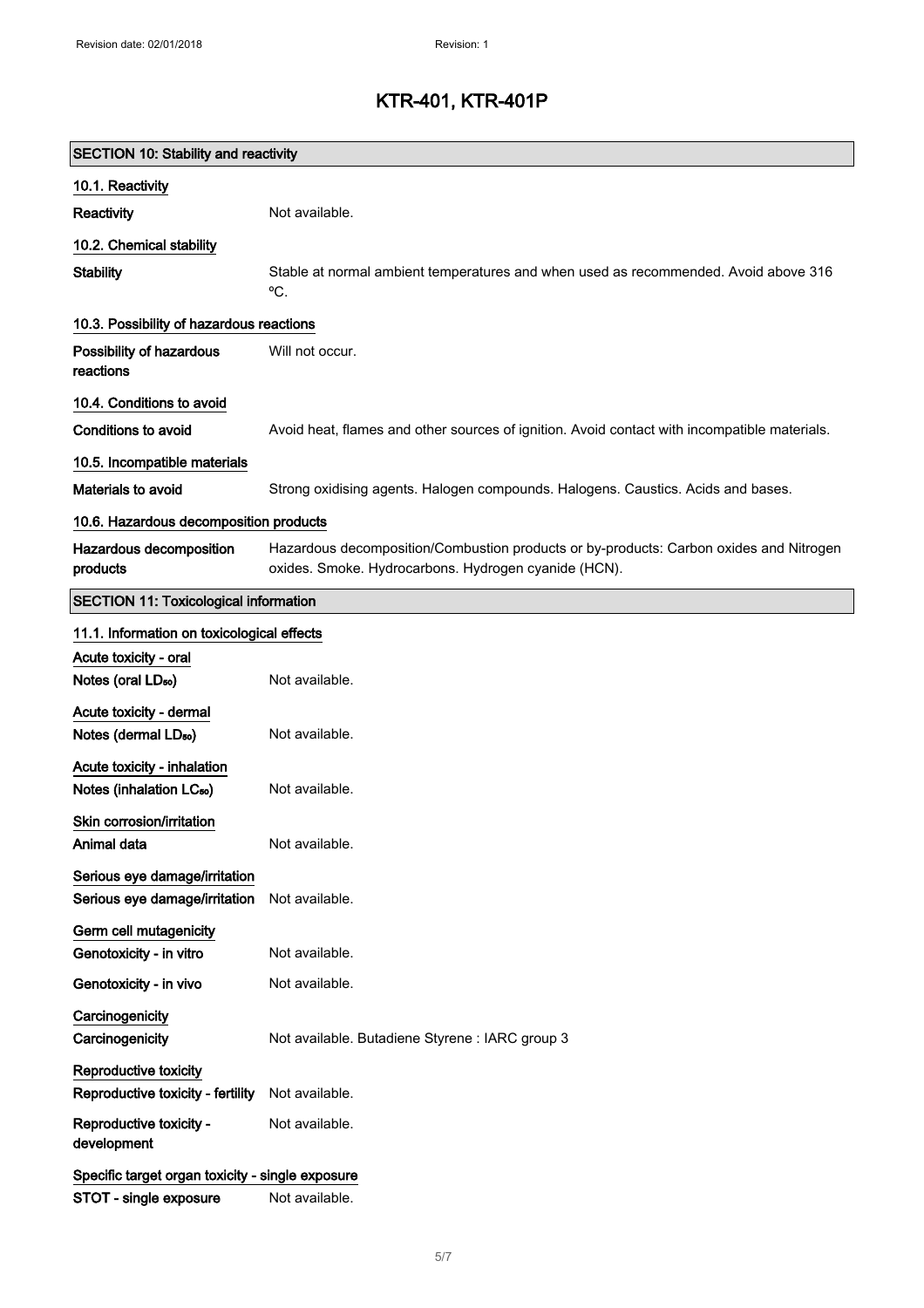### Specific target organ toxicity - repeated exposure

STOT - repeated exposure Not available.

### Toxicological information on ingredients.

### Styrene-Butadiene Copolymer

### **Carcinogenicity**

Carcinogenicity **Butadiene Styrene : IARC group 3** 

### SECTION 12: Ecological Information

| <b>Ecotoxicity</b>                                         | There are no data on the ecotoxicity of this product.                   |
|------------------------------------------------------------|-------------------------------------------------------------------------|
| 12.1. Toxicity                                             |                                                                         |
| Acute toxicity - fish                                      | Not available.                                                          |
| Acute toxicity - aquatic<br>invertebrates                  | Not available.                                                          |
| Acute toxicity - aquatic plants                            | Not available.                                                          |
| Acute toxicity -<br>microorganisms                         | Not available.                                                          |
| Acute toxicity - terrestrial                               | Not available.                                                          |
| Chronic toxicity - fish early life Not available.<br>stage |                                                                         |
| Short term toxicity - embryo<br>and sac fry stages         | Not available.                                                          |
| Chronic toxicity - aquatic<br>invertebrates                | Not available.                                                          |
| 12.2. Persistence and degradability                        |                                                                         |
| Persistence and degradability Not available.               |                                                                         |
| Biodegradation                                             | Not available.                                                          |
| 12.3. Bioaccumulative potential                            |                                                                         |
| <b>Partition coefficient</b>                               | Not available.                                                          |
| 12.4. Mobility in soil                                     |                                                                         |
| <b>Mobility</b>                                            | Not available.                                                          |
| 12.5. Results of PBT and vPvB assessment                   |                                                                         |
| Results of PBT and vPvB<br>assessment                      | This product does not contain any substances classified as PBT or vPvB. |
| 12.6. Other adverse effects                                |                                                                         |
| Other adverse effects                                      | Not available.                                                          |
| <b>SECTION 13: Disposal considerations</b>                 |                                                                         |
| 13.1. Waste treatment methods                              |                                                                         |

General information Dispose of contents/containers in accordance with local/regional/national/international regulations. Dispose of the waste by oneself or contact disposal company.